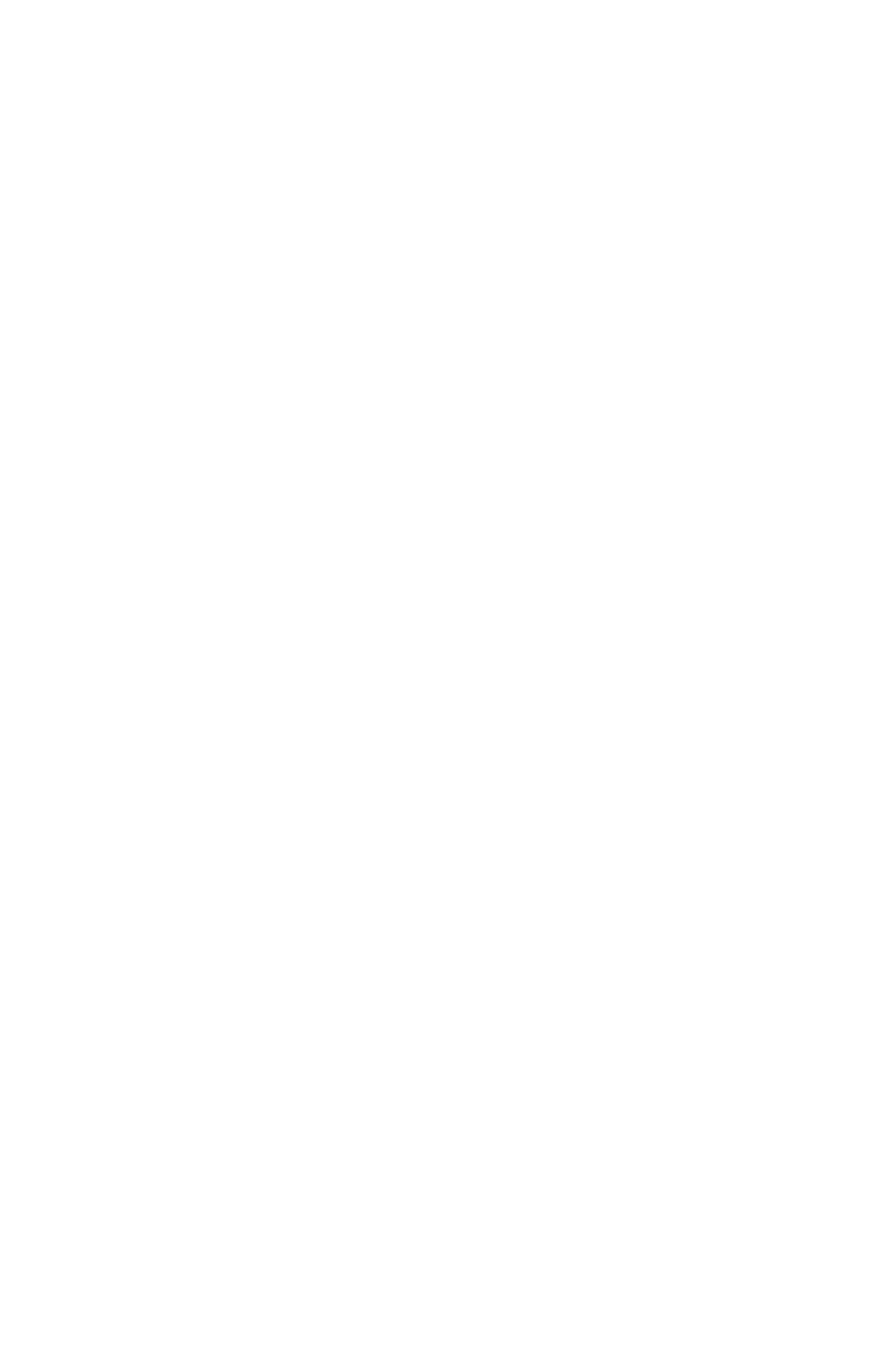# **INSTALLATION INSTRUCTIONS**

**Step 1.** Check Package Contents Missing part? Call 800-264-1190

Mounting hardware kit includes the following:

|   | Part                                 | Quantity                                                 |
|---|--------------------------------------|----------------------------------------------------------|
| a | half circle board                    |                                                          |
|   | bracket                              |                                                          |
| C | support clip                         | 3 (arches up to 3ft. wide)<br>5 (arches up to 6ft. wide) |
|   | 11/ <sub>8</sub> " screws            | 4                                                        |
| e | 3/ <sub>8</sub> " screws (for clips) | 3 (arches up to 3ft. wide)<br>5 (arches up to 6ft. wide) |
|   | arch support                         |                                                          |
|   | pleated/cellular material on rails   |                                                          |

Note: one extra screw of each noted size is included for convenience.

## **Step 2.** Tools Required



Tape measure, pencil, drill, screw driver, step stool.

Note: use a 3/32" drill bit to pre-drill the screw holes.

### **Step 3. Bracket Location and Installation**

Make a pencil mark at the center of the bottom of the Arch Window opening. Make the corresponding mark at the center of the Half Circle **Board** 



Put two brackets on one of the rails – one about 1/3 of the way from each end as illustrated – precise placement is not critical.



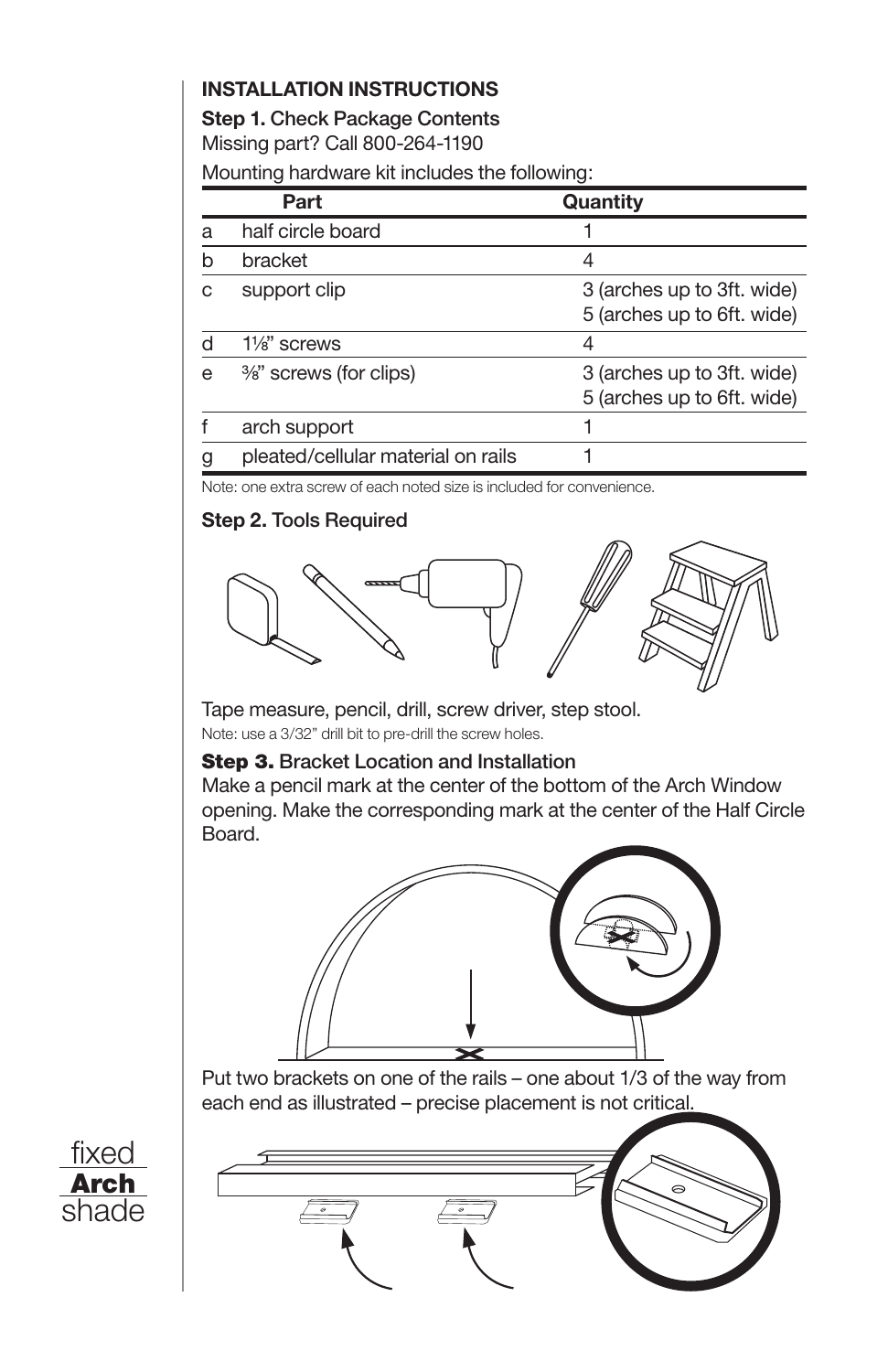

Remove the face of the Half Circle Board. Attach the rail to one of the tabs of the Half Circle Board. Center the Half Circle Board on the inside of the arch opening. Mark bracket location with a pencil.

Note: the brackets should be equidistant from the front edge of the window opening



Remove the brackets from the rail, pre-drill the screw holes and attach the brackets to the inside of the window frame with 11/8" screws.

Attach the rail to the installed brackets making sure that the Half Circle board is again centered in the arch opening. Then attach two brackets to the other rail.



Now fan open the cellular material, and mark the bracket locations of the other side of the arch. Remove the brackets and attach them to the window frame as described above. Attach the 2nd rail to form the arch with the cellular material.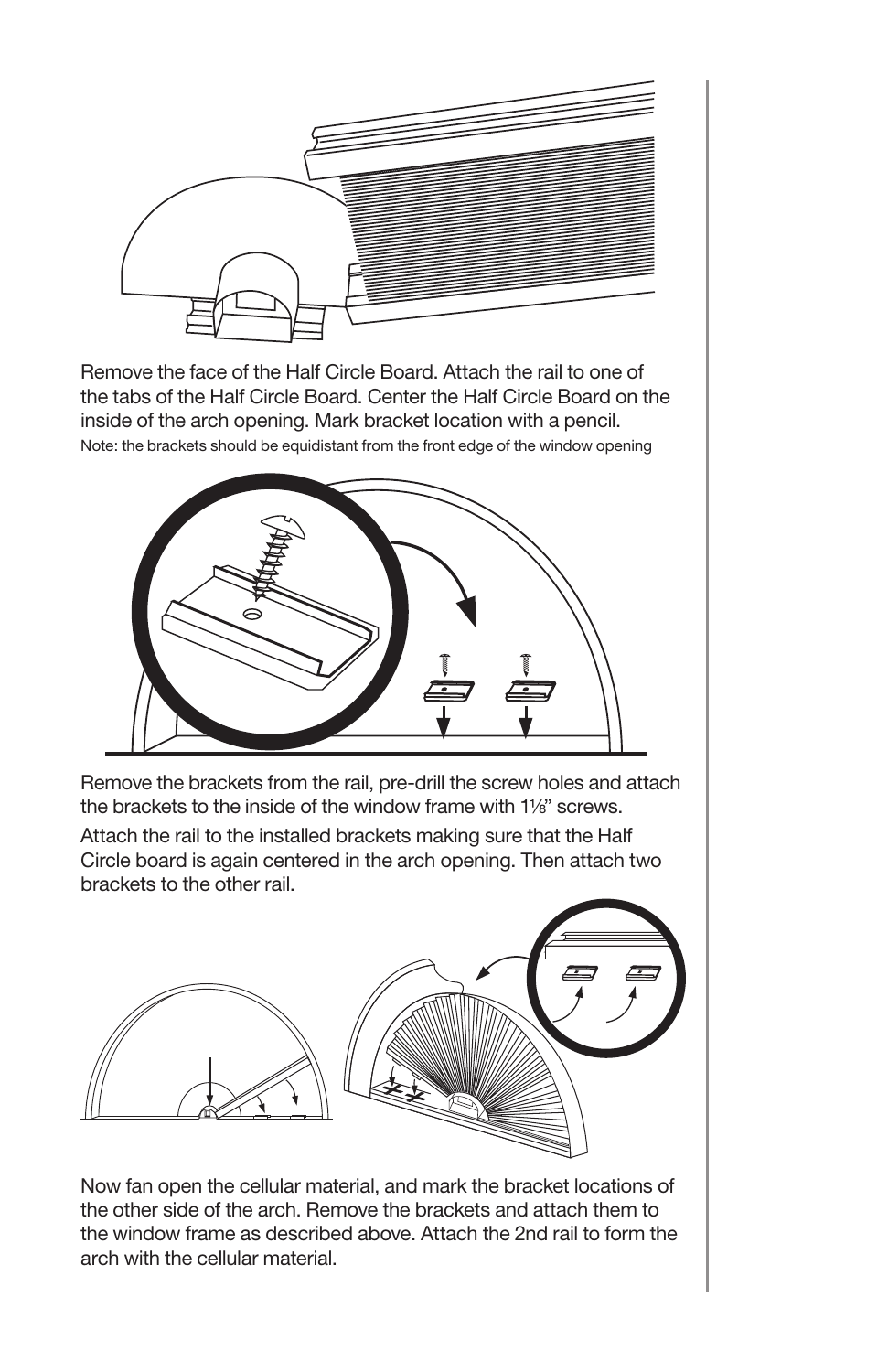# **Step 4. Install the Arch Support**

Carefully slide the Arch Support between the pleats and the center of the Half Circle Board. Then replace the face plate of the Half Circle Board.



#### **Step 5.** Install the Support Clips

There are 3 clips for small arches and 5 clips for larger arches. Install 1 clip at the top-center of the arch.

Slide each clip onto the inner edge of a cell for cellular shades; and at the inner-back of a pleat for Pleated Shades [see illustrations]. Use a pencil to mark the screw location. The other clips should be spaced evenly on each side of the arch – precise placement is not critical.



Gently push the cellular fabric out of the way in order to pre-drill the screw holes – if plaster or saw dust gets on the fabric it can be easily brushed or vacuumed off {or you can remove the cellular arch temporarily before the screw holes are drilled} - do not let the drill come in contact with the fabric.

Drill all holes before attaching the clips. Screw the clips in place using the 3/8" screws.

### **Cleaning your Shades**

The vinyl head and bottom rails can be wiped clean with a damp sponge.

To clean the shade fabric, use a feather duster or vacuum lightly using the soft brush attachment.